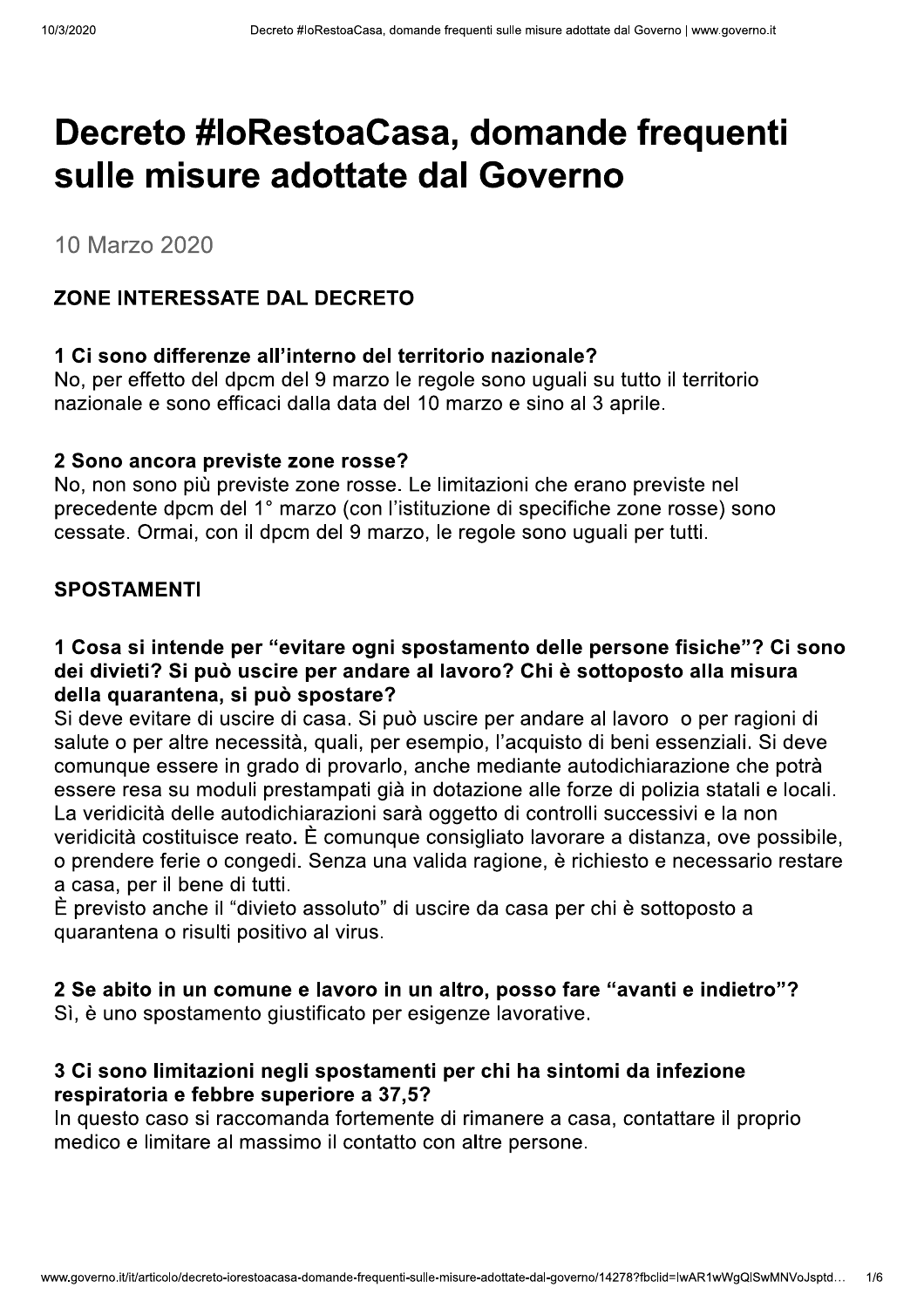#### 4 Cosa significa "comprovate esigenze lavorative"? I lavoratori autonomi come faranno a dimostrare le "comprovate esigenze lavorative"?

È sempre possibile uscire per andare al lavoro, anche se è consigliato lavorare a distanza, ove possibile, o prendere ferie o congedi. "Comprovate" significa che si deve essere in grado di dimostrare che si sta andando (o tornando) al lavoro, anche tramite l'autodichiarazione vincolante di cui alla FAQ n. 1 o con ogni altro mezzo di prova . la cui non veridicità costituisce reato. In caso di controllo, si dovrà dichiarare la propria necessità lavorativa. Sarà cura poi delle Autorità verificare la veridicità della dichiarazione resa con l'adozione delle consequenti sanzioni in caso di false dichiarazioni.

#### 5 Come si devono comportare i transfrontalieri?

I transfrontalieri potranno entrare e uscire dai territori interessati per raggiungere il posto di lavoro e tornare a casa. Gli interessati potranno comprovare il motivo lavorativo dello spostamento con qualsiasi mezzo (vedi faq precedente).

#### 6 Ci saranno posti di blocco per controllare il rispetto della misura?

Ci saranno controlli. In presenza di regole uniformi sull'intero territorio nazionale, non ci saranno posti di blocco fissi per impedire alle persone di muoversi. La Polizia municipale e le forze di polizia, nell'ambito della loro ordinaria attività di controllo del territorio, vigileranno sull'osservanza delle regole.

#### 7 Chi si trova fuori dal proprio domicilio, abitazione o residenza potrà rientrarvi?

Sì, chiunque ha diritto a rientrare presso il proprio domicilio, abitazione o residenza, fermo restando che poi si potrà spostare solo per esigenze lavorative, situazioni di necessità o motivi di salute.

#### 8 È possibile uscire per andare ad acquistare generi alimentari? I generi alimentari saranno sempre disponibili?

Sì, si potrà sempre uscire per acquistare generi alimentari e non c'è alcuna necessità di accaparrarseli ora perché saranno sempre disponibili.

## 9 È consentito fare attività motoria?

Sì, l'attività motoria all'aperto è consentita purché non in gruppo.

## 10 Si può uscire per acquistare beni diversi da quelli alimentari?

Si, ma solo in caso di stretta necessità (acquisto di beni necessari, come ad esempio le lampadine che si sono fulminate in casa).

#### 11 Posso andare ad assistere i miei cari anziani non autosufficienti?

Sì, è una condizione di necessità. Ricordate però che gli anziani sono le persone più vulnerabili e quindi cercate di proteggerle dai contatti il più possibile.

#### **TRASPORTI**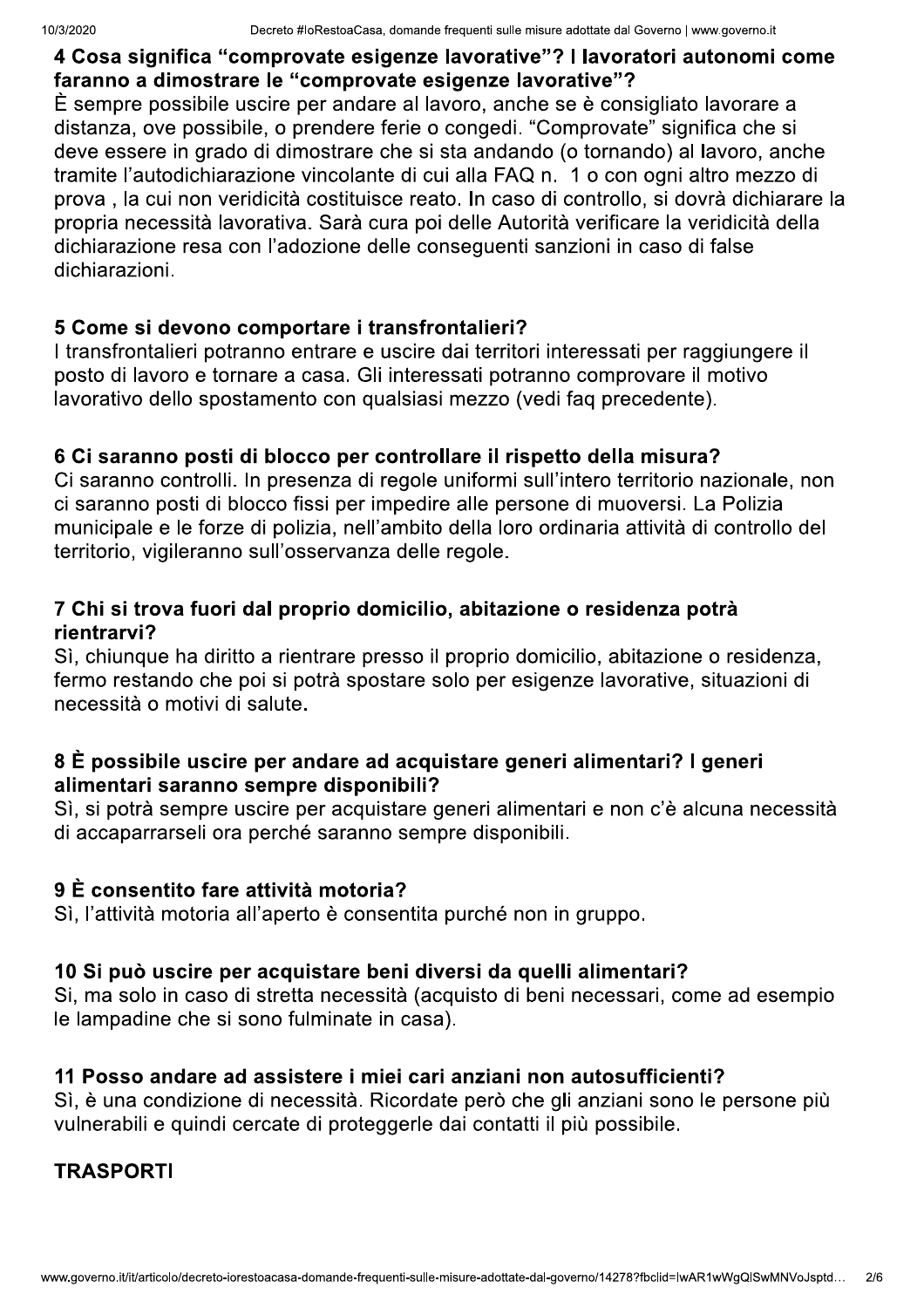No, nessuna limitazione. Tutte le merci (quindi non solo quelle di prima necessita) possono essere trasportate sul territorio nazionale. Il trasporto delle merci e considerato come un esigenza lavorativa: il personale che conduce i mezzi di trasporto puo spostarsi, ilmitatamente alle esigenze di consegna o prellevo delle 1 **Sono previste ilmitazioni per il transito delle merci** *?*<br>No, nessuna limitazione. Tutte le merci (quindi non solo qu<br>possono essere trasportate sul territorio nazionale. Il trasp<br>considerato come un'esigenza lavorativ

#### 2 I corrieri merci possono circolare?

SI, possono circola

# 3 Sono un autotrasportatore. Sono previste limitazioni alla mia attivita<br><mark>lavorativa?</mark><br>No, non sono previste limitazioni al transito e all'attività di carico e scarico delle merci.

No. Non esistono ilmitazioni per il trasporto pubblico non di linea. Il servizio taxi e di ncc non na alcuna limitazione in quanto i attivita svolta e considerata esigenza lavorativa. 4 Esistono limitazioni per il trasporto pubblico non di linea?<br>No. Non esistono limitazioni per il trasporto pubblico non di linea.<br>ncc non ha alcuna limitazione in quanto l'attività svolta è conside<br>lavorativa.

#### UFFICI E DIPENDENTI PUBBLICI

SI, su tutto il territorio nazionale. L'attività amministrativa e svolta regolarmente. In ogni caso quasi tutti i servizi sono fruibili on line. E prevista comunque la sospensione delle attività didattiche e formative in presenza di scuole, nidi, musel, biblioteche. **1 Gil urrici pubblici rimangono aperti?**<br>Sì, su tutto il territorio nazionale. L'attività<br>ogni caso quasi tutti i servizi sono fruibili d<br>sospensione delle attività didattiche e forr<br>biblioteche.

# z il decreto dispone per addetti, utenti e visitatori degli urrici delle pubbliche<br>amministrazioni, sull'intero territorio nazionale, la messa a disposizione di<br>soluzioni disinfettanti per l'igiene delle mani. Nel caso di

Gil uffici devono rimanere comunque aperti. La presenza di soluzioni disinfettanti e una misura di ulteriore precauzione ma la loro temporanea indisponibilità non una misura di uiteriore precauzione ma la loro temporanea indisponibilità non<br>giustifica la chiusura dell'ufficio, ponendo in atto tutte le misure necessarie per

# 3 Il dipendente pubblico che ha sintomi febbrili è in regime di malattia ordinaria<br>o ricade nel disposto del decreto-legge per cui non vengono decurtati i giorni di<br>malattia?

Rientra nei regime di malattia ordinaria. Qualora fosse successivamente accertato che si tratta di un soggetto che rientra nella misura della quarantena o infetto da COVID-19, non si applicherebbe la decurtazion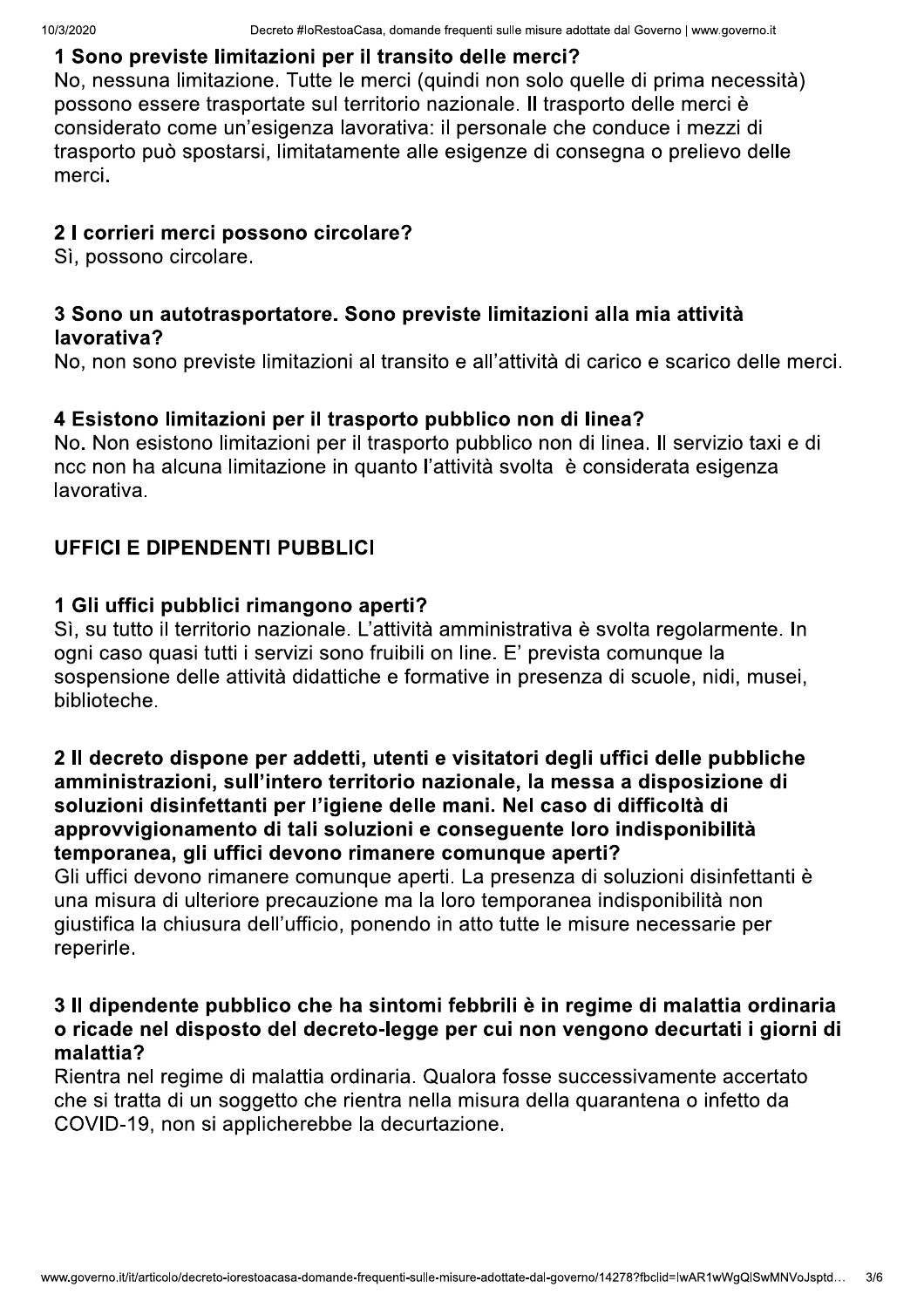#### 4 Sono un dipendente pubblico e vorrei lavorare in smart working. Che strumenti ho?

Le nuove misure incentivano il ricorso allo smart working, semplificandone l'accesso. Compete al datore di lavoro individuare le modalità organizzative che consentano di riconoscere lo smart working al maggior numero possibile di dipendenti. Il dipendente potrà presentare un'istanza che sarà accolta sulla base delle modalità organizzative previste.

#### **PUBBLICI ESERCIZI**

#### 1 Bar e ristoranti possono aprire regolarmente?

È consentita l'attività di ristorazione e bar dalle 6.00 alle 18.00, con obbligo a carico del gestore di predisporre le condizioni per garantire la possibilità del rispetto della distanza di sicurezza interpersonale di almeno un metro, con sanzione della sospensione dell'attività in caso di violazione.

#### 2 Si potranno comunque effettuare consegne a domicilio di cibi e bevande?

Il limite orario dalle 6.00 alle 18.00 è riferito solo all'apertura al pubblico. L'attività può comunque proseguire negli orari di chiusura al pubblico mediante consegne a domicilio. Sarà cura di chi organizza l'attività di consegna a domicilio – lo stesso esercente ovvero una cosiddetta piattaforma – evitare che il momento della consegna preveda contatti personali.

#### 3 Sono gestore di un pub. Posso continuare ad esercitare la mia attività?

Il divieto previsto dal DPCM riguarda lo svolgimento nei pub di ogni attività diversa dalla somministrazione di cibi e bevande. È possibile quindi continuare a somministrare cibo e bevande nei pub, sospendendo attività ludiche ed eventi aggregativi (come per esempio la musica dal vivo, proiezioni su schermi o altro), nel rispetto delle limitazioni orarie già previste per le attività di bar e ristoranti (dalle 6.00 alle 18.00) e, comunque, con l'obbligo di far rispettare la distanza di sicurezza interpersonale di almeno un metro.

#### 4 Cosa è previsto per teatri, cinema, musei, archivi, biblioteche e altri luoghi della cultura?

Ne è prevista la chiusura al pubblico su tutto il territorio nazionale.

#### **SCUOLA**

#### 1 Cosa prevede il decreto per le scuole?

Nel periodo sino al 3 aprile 2020, è sospesa la freguenza delle scuole di ogni ordine e grado. Resta la possibilità di svolgimento di attività didattiche a distanza, tenendo conto, in particolare, delle specifiche esigenze degli studenti con disabilità.

#### **UNIVERSITÀ**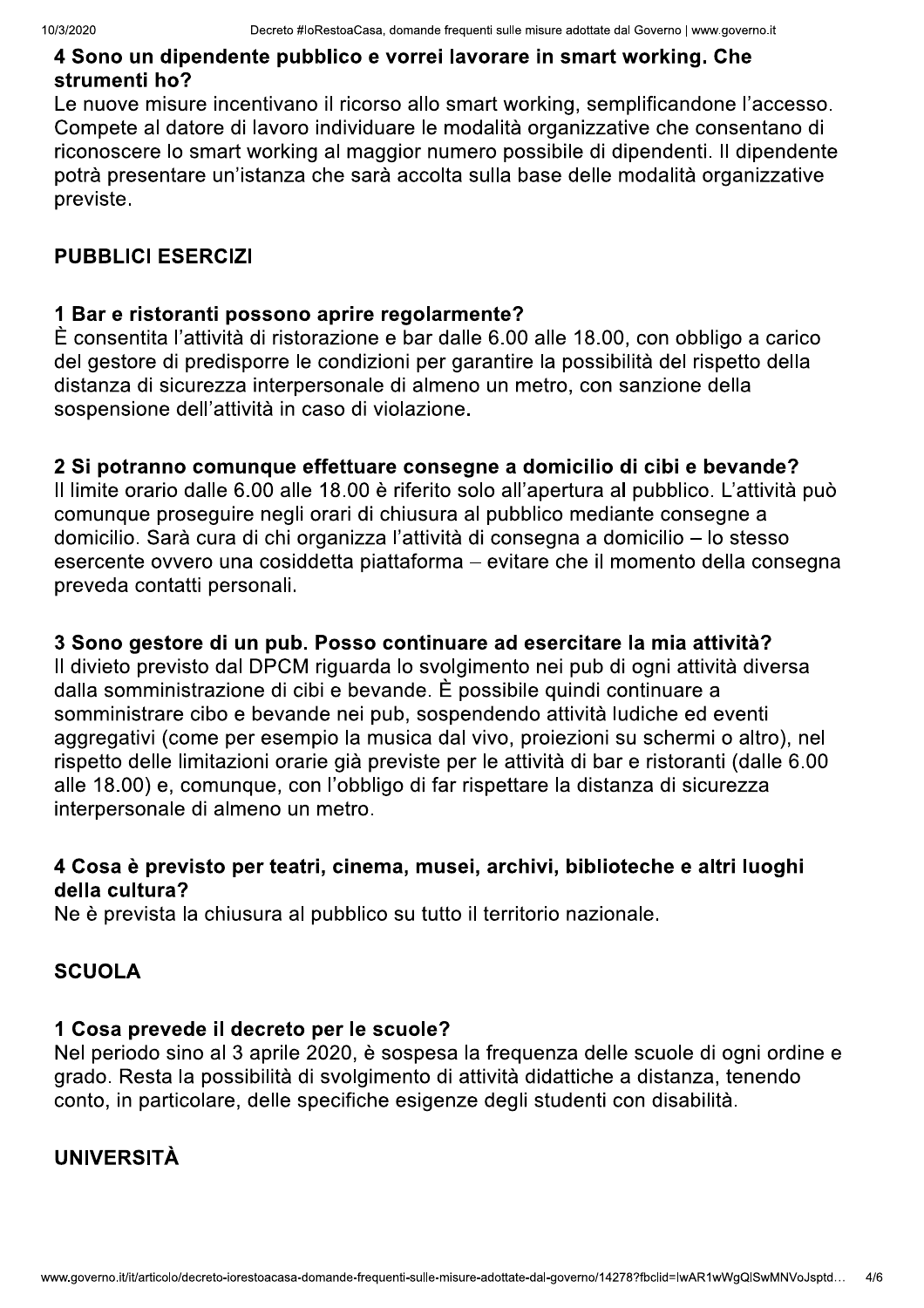#### 1 Cosa prevede il decreto per le università?

Nel periodo sino al 3 aprile 2020, è sospesa la freguenza delle attività di formazione superiore, comprese le università e le istituzioni di alta formazione artistica musicale e coreutica, di corsi professionali, master e università per anziani. Resta la possibilità di svolgimento di attività formative a distanza, tenendo conto, in particolare, delle specifiche esigenze degli studenti con disabilità. Non è sospesa l'attività di ricerca.

#### 2 Si possono tenere le sessioni d'esame e le sedute di laurea?

Sì, potranno essere svolti ricorrendo in via prioritaria alle modalità a distanza o comunque adottando le precauzioni di natura igienico sanitaria ed organizzative indicate dal dpcm del 4 marzo; nel caso di esami e sedute di laurea a distanza, dovranno comunque essere assicurate le misure necessarie a garantire la prescritta pubblicità.

#### 3 Si possono tenere il ricevimento degli studenti e le altre attività?

Sì. Corsi di dottorato, ricevimento studenti, test di immatricolazione, partecipazione a laboratori, etc., potranno essere erogati nel rispetto delle misure precauzionali igienico sanitarie, ricorrendo in via prioritaria alle modalità a distanza. Anche in questo caso particolare attenzione dovrà essere data agli studenti con disabilità.

#### 4 Cosa si prevede per i corsi per le specializzazioni mediche?

Dalla sospensione sono esclusi i corsi post universitari connessi con l'esercizio delle professioni sanitarie, inclusi quelli per i medici in formazione specialistica, e le attività dei tirocinanti delle professioni sanitarie e medica. Non è sospesa l'attività di ricerca.

#### 5 Cosa succede a chi è in Erasmus?

Per quanto riguarda i progetti Erasmus+, occorre riferirsi alle indicazioni delle competenti Istituzioni europee, assicurando, comunque, ai partecipanti ogni informazione utile.

#### **CERIMONIE ED EVENTI**

#### 1 Cosa prevede il decreto su cerimonie, eventi e spettacoli?

Su tutto il territorio nazionale sono sospese tutte le manifestazioni organizzate nonché gli eventi in luogo pubblico o privato, ivi compresi quelli di carattere culturale, ludico, sportivo, religioso e fieristico, anche se svolti in luoghi chiusi ma aperti al pubblico (quali, a titolo d'esempio, cinema, teatri, pub, scuole di ballo, sale giochi, sale scommesse e sale bingo, discoteche e locali assimilati).

#### 2 Si può andare in chiesa o negli altri luoghi di culto? Si possono celebrare messe o altri riti religiosi?

Fino al 3 aprile sono sospese su tutto il territorio nazionale tutte le cerimonie civili e religiose, compresi i funerali. Pertanto è sospesa anche la celebrazione della messa e degli altri riti religiosi, come la preghiera del venerdì mattina per la religione islamica. Sono consentiti l'apertura e l'accesso ai luoghi di culto, purché si evitino assembramenti e si assicuri la distanza tra i frequentatori non inferiore a un metro.